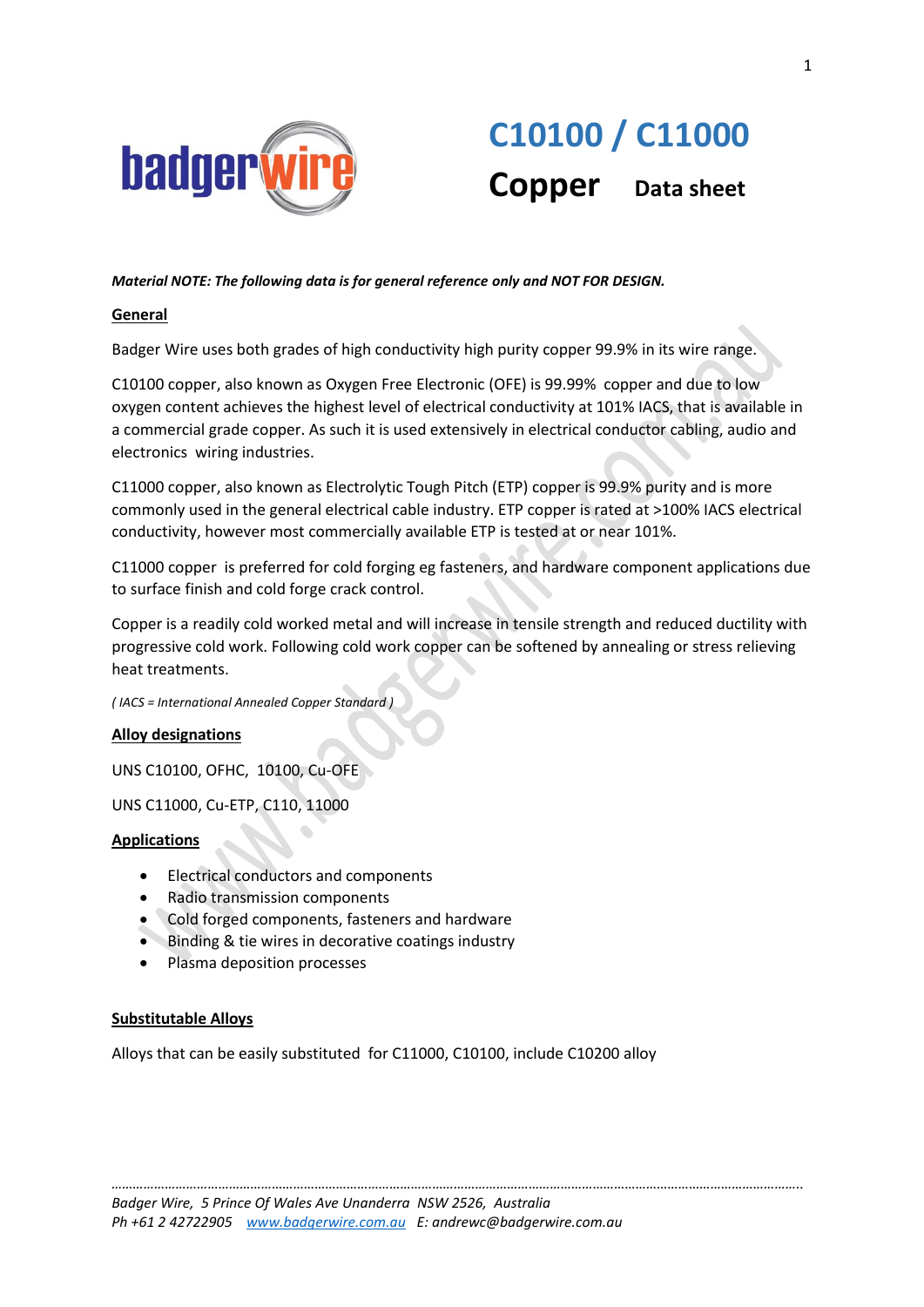# **Chemical Composition<sup>1</sup>**

| <b>Alloy</b>                     | O2   | Others | Cu(min) |
|----------------------------------|------|--------|---------|
| C10100<br><b>OFE</b>             | -    | trace  | 99.99 % |
| C <sub>11000</sub><br><b>FTP</b> | 0.04 | trace  | 99.90 % |

NB: Assays in % max.

#### **Physical Properties**

| Property                       | Value            |
|--------------------------------|------------------|
| Density                        | 8.89 g/cc        |
| Melting point                  | 1065 °C          |
| <b>Modulus if Elasticity</b>   | 115 GPA          |
| Resistivity                    | 10.3E-08 Ohm-m   |
| <b>Electrical Conductivity</b> | <b>101% IACS</b> |

# **Mechanical properties #**

AS1574- Copper wire for electrical use

AS1573 Copper & Alloy wire for engineering use

ASTM B3- Annealed copper wire

ASTM B1- Hard drawn copper wire

ASTM B2- medium drawn copper wire

| <b>Temper</b>                                               | <b>Ultimate Tensile strength</b> | Elongation |
|-------------------------------------------------------------|----------------------------------|------------|
|                                                             | <b>Mpa</b>                       | ℅          |
| O (Double Annealed -<br>Ultra High elongation) <sup>™</sup> | < 260                            | $>37\%$    |
| (Annealed)                                                  | $210$ (<260)                     | 25-32%     |
| 1⁄4 hard                                                    | 260-320                          | $>20$      |
| $\frac{1}{2}$ hard                                          | 320-390                          | 10-15      |
| H (Hard Drawn)                                              | >390                             | 7%         |
| SH (spring hard)                                            | >400                             | $< 2\%$    |

#: Typical averages

**™Double Annealed - Ultra High elongation is a proprietary product developed by Badger wire for tie wire applications to reduce manual handling fatigue.** 

#### **Physical performance**

**.** 

| Ductility   | Is a measure of elongation and ability to bend.<br>Annealed copper is highly ductile. |
|-------------|---------------------------------------------------------------------------------------|
| Weldability | Readily weldable using commercial filler metals<br>Soldering-excellent                |

*…………………………………………………………………………………………………………………………………………………………………………..*

<sup>1</sup> Complying with ASTM Copper Association